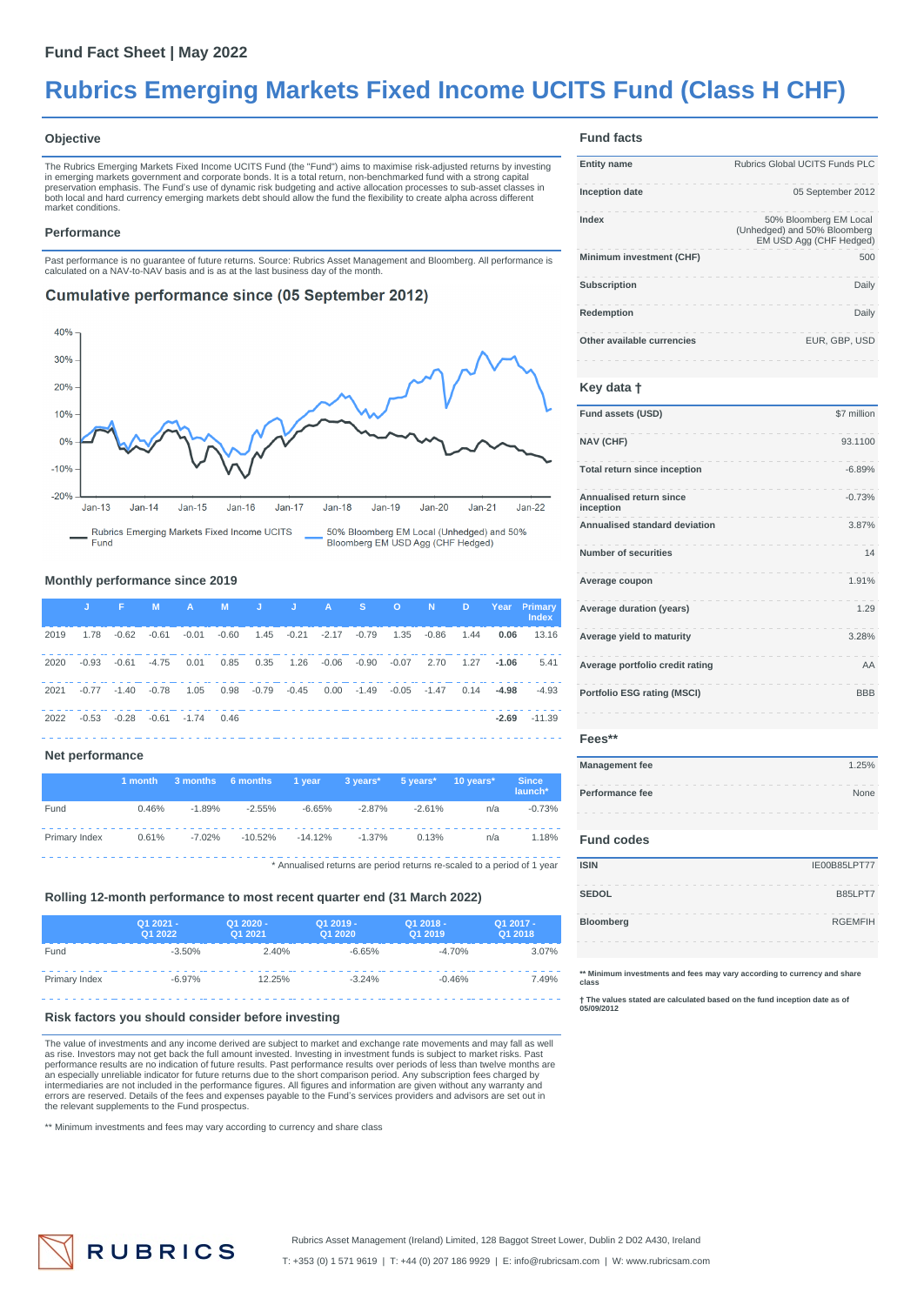## **Rubrics Emerging Markets Fixed Income UCITS Fund (Class H CHF)**

### **Fund commentary**

The Rubrics Emerging Markets Fixed Income UCITS Fund (CHF Class H) returned +0.46% in May. EM assets were mixed<br>in May as the Bloomberg Barclays EM Local Currency Liquid Government index returned +1.38% for the month and t exposure to local currency denominated securities returned +0.69% whilst hard currency bonds returned +0.20%.

EM currencies bounced back for the most part in May, as the JP Morgan EMFX index rose by 1.4%. The USD was broadly weaker which helped sentiment towards local currency assets. Hard currency was little changed on the month with the<br>Bloomberg Barclays EM USD index spread 8bp wider. China's COVID lockdowns continued although there was som at the end of the tunnel and Asia's currencies were mixed rather than broadly weak. The Renminbi itself fell by 0.6% against<br>the USD while the Korean Won bounced back from recent weakness and gained 1.7%. India's Rupee con from elevated oil prices and the currency fell by 1.4%, whereas Indonesia's Rupiah fared slightly better, despite confusion<br>over a ban on palm oil exports generating negative sentiment towards the currency, which fell by 0 month. Brazil's Real reversed last month's weakness and gained 4.8% while Chile's Peso was higher by 3.2%. The first<br>round of the Colombian election saw lower support than feared for the leftist candidate and the currency 4.8%. In Eastern Europe the Hungarian Forint underperformed as rate hikes were paused and Orban's closeness to Putin<br>hurts sentiment towards the country. The Forint was lower by 3.1%. Other Eastern European currencies fare the system through the Fed's Quantitative Tightening programme, investors are somewhat cautious as to the outcome for<br>EM assets. The Fund maintained a steady exposure to local currency at 33.8%. On the hard currency side t remaining exposure and is heavily weighted to high quality liquid assets, with a view to adding risk at better entry points.

#### **Market commentary**

While the Ukraine conflict continued through April, markets were in truth driven more by inflationary concerns and the subsequent impact on interest rates, longer term bond yields and ultimately growth. Yields continued to march higher and<br>Jerome Powell effectively condoned the market pricing for a 50bp hike in May. The market continues to the end of March. Similarly in Europe, the market has priced almost 90bp of hikes by year end, up from 55bp at the end of<br>last month. The ECB meeting in April didn't offer much new on the policy front, with asset purchases rates to move higher shortly thereafter. Inflation prints provided justification for the more hawkish pricing, as Eurozone CPI<br>came in at 7.5% and US CPI at 8.5%. Those predicting that such aggressive tightening of monetar supportive data point as US GDP printed in negative territory, -1.4% for the first quarter. US 10y yields were higher by 59bp<br>and German 10y yields were 39bp higher. Curves paused the recent flattening trend and were somew month. US equities fell as the prospect of tighter monetary policy weighed on risk assets. The S&P 500 was 8.8% lower<br>whereas in Germany the DAX was down by just 2.2%. The UK's FTSE 100 benefited from a weaker GBP and rose outlook for the Federal Reserve compared to central banks such as the ECB or the Bank of Japan drove this USD strength.<br>That included a 6.6% drop in the Japanese Yen, ending the month just below 130, at levels not seen sin extent driven by COVID lockdowns in China, offset the supply concerns from Russia's invasion of Ukraine. The impact of<br>inflation and tighter monetary policy are top of the agenda for investor positioning. With the uncertai Reserve's quantitative tightening to begin in the near future, the outlook remains uncertain.

#### **NON-US dollar FX exposure**







#### **Hard/Local currency exposure\***



\*Totals may not equal 100% due to rounding

#### **Top five issuers (ex cash equivalents)**

| United States of America       | 16.3% |
|--------------------------------|-------|
| America Movil SAB de CV        | 5.8%  |
| European Bank for Reconstructi | 5.8%  |
| Bogota Distrito Capital        | 4.1%  |
| Peru Enhanced Pass-Through Fin | 1.4%  |
|                                |       |

**RUBRICS**